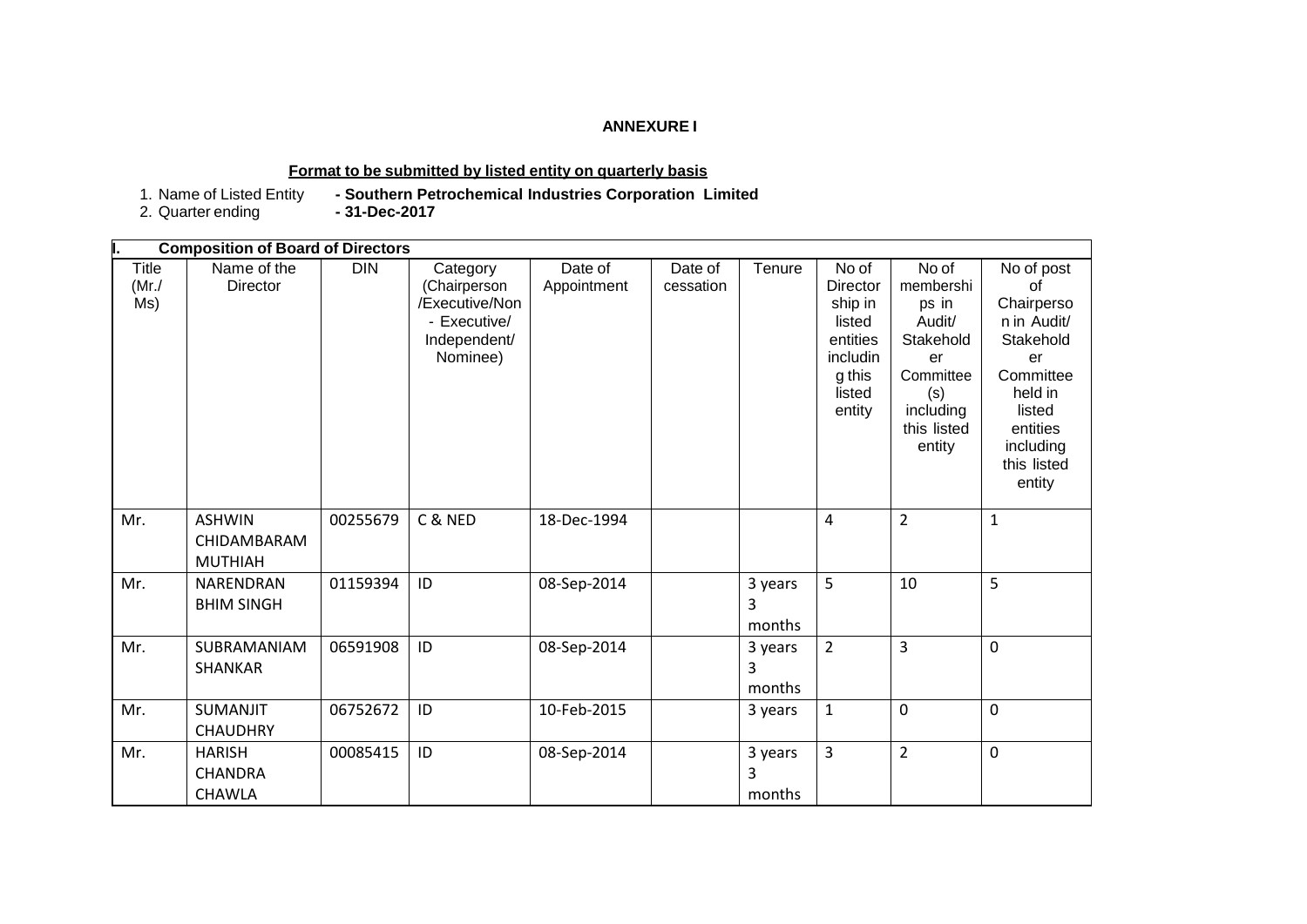| Mr. | SILAIPILLAYARP | 00120126 | ED.     | 30-Jul-2014 |         |   |   | U |
|-----|----------------|----------|---------|-------------|---------|---|---|---|
|     | <b>UTHUR</b>   |          |         |             |         |   |   |   |
|     | RAMACHANDRA    |          |         |             |         |   |   |   |
|     | <sub>N</sub>   |          |         |             |         |   |   |   |
|     | RAMAKRISHNAN   |          |         |             |         |   |   |   |
| Mr. | BALAKRISHNAN   | 00133452 | NED, ND | 28-Jul-2009 |         | ∠ | 2 | 0 |
|     | ELANGOVAN      |          |         |             |         |   |   |   |
| Ms. | SASHIKALA      | 01678374 | ID      | 08-Sep-2014 | 3 years | 5 | 5 |   |
|     | SRIKANTH       |          |         |             | 3       |   |   |   |
|     |                |          |         |             | months  |   |   |   |

## **II. Composition of Committees**

| <b>Audit Committee</b> |                      |          |                        |  |
|------------------------|----------------------|----------|------------------------|--|
| Sr. No.                | Name of the Director | Category | Chairperson/Membership |  |
|                        | NARENDRAN BHIM SINGH | ID       | Member                 |  |
|                        | SUBRAMANIAM SHANKAR  | ID       | Member                 |  |
|                        | SASHIKALA SRIKANTH   | ID       | Chairperson            |  |

|            | <b>Stakeholders Relationship Committee</b> |          |                        |  |  |
|------------|--------------------------------------------|----------|------------------------|--|--|
| Sr.<br>No. | Name of the Director                       | Category | Chairperson/Membership |  |  |
|            | NARENDRAN BHIM SINGH                       | ID       | Chairperson            |  |  |
|            | SUBRAMANIAM SHANKAR                        | ID       | Member                 |  |  |
|            | SILAIPILLAYARPUTHUR RAMACHANDRAN           | ED       | Member                 |  |  |
|            | RAMAKRISHNAN                               |          |                        |  |  |

|     | <b>Risk Management Committee</b> |          |                        |  |  |
|-----|----------------------------------|----------|------------------------|--|--|
| Sr. | Name of the Director             | Category | Chairperson/Membership |  |  |
| No. |                                  |          |                        |  |  |
|     | SILAIPILLAYARPUTHUR RAMACHANDRAN | ED       | Chairperson            |  |  |
|     | RAMAKRISHNAN                     |          |                        |  |  |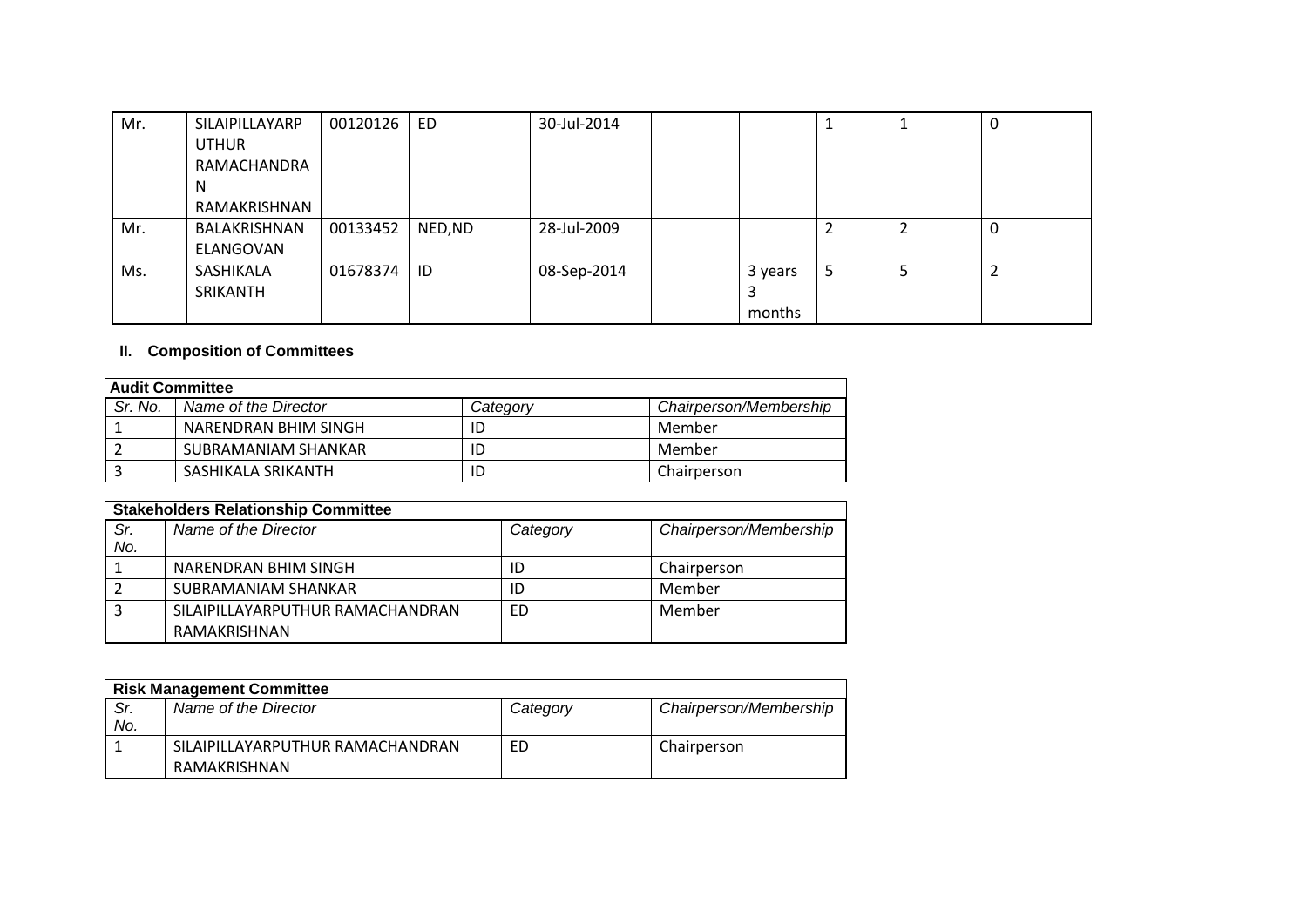| <b>Nomination and Remuneration Committee</b> |                            |          |                        |  |
|----------------------------------------------|----------------------------|----------|------------------------|--|
| Sr. No.                                      | Name of the Director       | Categorv | Chairperson/Membership |  |
|                                              | SUBRAMANIAM SHANKAR        |          | Member                 |  |
|                                              | ASHWIN CHIDAMBARAM MUTHIAH | C & NED  | Member                 |  |
|                                              | NARENDRAN BHIM SINGH       |          | Chairperson            |  |

| III.<br><b>Meeting of Board of Directors</b>           |                                                        |                                                                   |  |  |  |
|--------------------------------------------------------|--------------------------------------------------------|-------------------------------------------------------------------|--|--|--|
| Date(s) of Meeting (if any) in the<br>previous quarter | Date(s) of Meeting (if any) in the relevant<br>quarter | Maximum gap between<br>any two consecutive (in<br>number of days) |  |  |  |
| 07-Sep-2017                                            | 04-Dec-2017                                            | -87                                                               |  |  |  |

| IV.<br><b>Meeting of Committees</b> |                                                                           |                                                      |                                                                           |                                                                         |  |
|-------------------------------------|---------------------------------------------------------------------------|------------------------------------------------------|---------------------------------------------------------------------------|-------------------------------------------------------------------------|--|
| Name of the committee               | $Date(s)$ of<br>meeting of the<br>committee in<br>the relevant<br>quarter | Whether<br>requirement of<br>Quorum met<br>(details) | $Date(s)$ of<br>meeting of the<br>committee in<br>the previous<br>quarter | Maximum gap between<br>any two consecutive (in<br>number of days)<br>87 |  |
| <b>Audit Committee</b>              | 04-Dec-2017                                                               | <b>YES</b>                                           | 07-Sep-2017                                                               |                                                                         |  |
| Stakeholders                        | 04-Dec-2017                                                               | <b>YES</b>                                           | 07-Sep-2017                                                               |                                                                         |  |
| <b>Relationship Committee</b>       |                                                                           |                                                      |                                                                           |                                                                         |  |

| <b>Related Party Transactions</b><br>V.                                                                      |                                      |
|--------------------------------------------------------------------------------------------------------------|--------------------------------------|
| <b>Subject</b>                                                                                               | <b>Compliance status (Yes/No/NA)</b> |
| Whether prior approval of audit committee obtained                                                           | Yes                                  |
| Whether shareholder approval obtained for material<br><b>RPT</b>                                             | No.                                  |
| Whether details of RPT entered into pursuant to<br>omnibus approval have been reviewed by Audit<br>Committee | Yes                                  |

# **Company Remarks:**

Shareholder approval for Material RPT entered into during the FY 2017-18 will be obtained in the ensuing AGM.